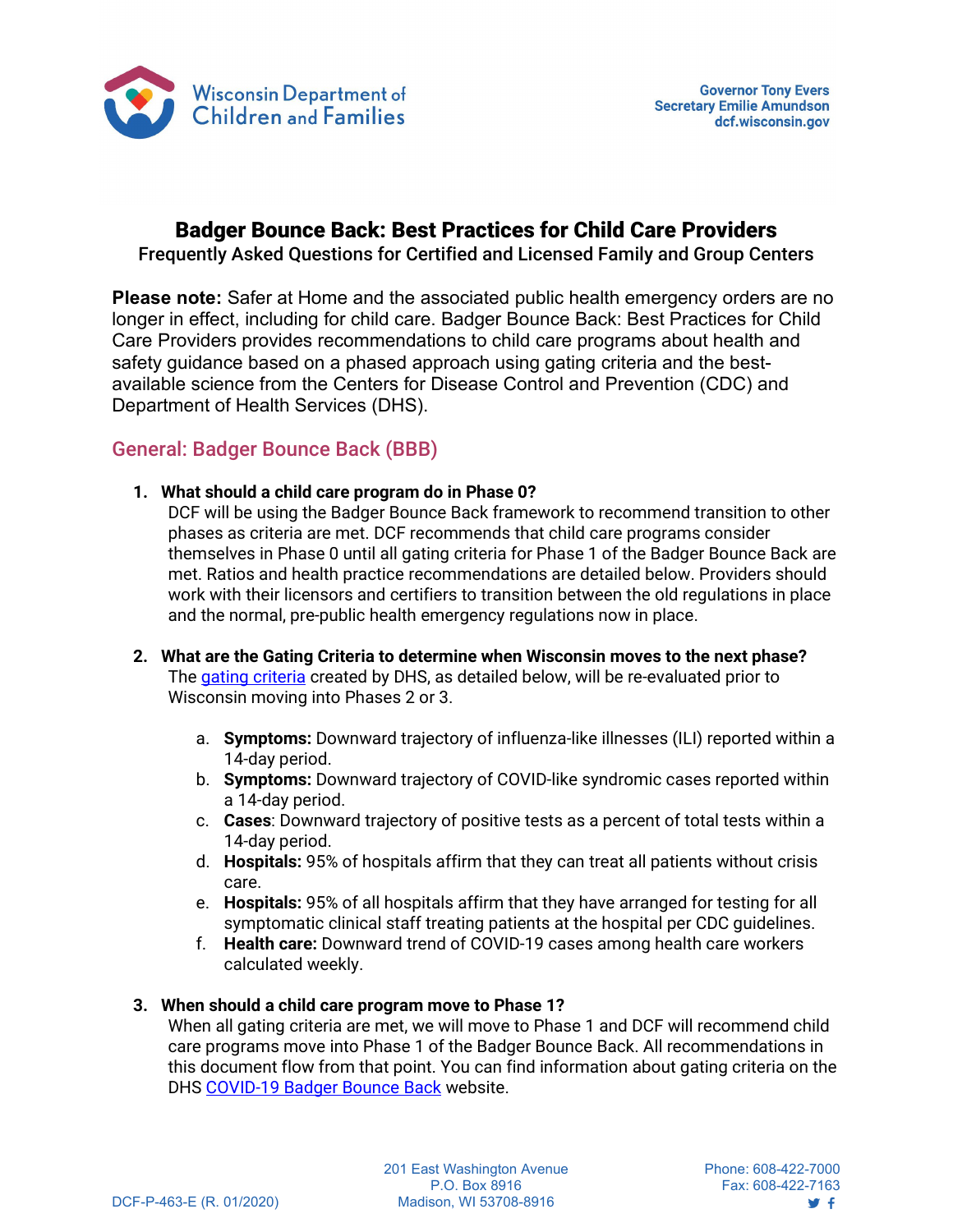#### **4. What criteria should be met in order to move to Phases 2 and 3?**

DHS will be regularly evaluating the Gating Criteria mentioned above to guide decisions about when Wisconsin is ready to move to the next phase.

#### **5. What if my municipality issued a local public health order?**

Providers must follow all local guidance and orders issued by their counties and public health departments.

#### **6. Does DCF recommend additional resources that may support child care programs in reopening?**

The [Opening During COVID-19 document](https://dcf.wisconsin.gov/files/press/2020/covid/bbb-best-practices.pdf) developed by the department provides additional guidance for program-level questions to consider. In addition, a detailed [document](https://wisconsinearlychildhood.org/wp-content/uploads/2020/04/Reopening-Guidance-4-23-20_PD_Edits.docx) for proivders deciding whether to open was compiled and curated in collaboration with staff from the Wisconsin Early Childhood Association, The City of Madison Child Care Unit, and in collaboration with Abbi Kruse, Executive Director, The Playing Field and Paul Newton, Executive Director, Big Oak Child Care.

**7. Do the waivers of administrative rule end with the expiration of the Safer at Home Order? What is happening with the emergency rules? Are all waivers staying in place to allow programs to best serve the needs of families in our communities?**

Yes. All administrative rules that were waived as a result of Governor Evers' Public Health Emergency expired on May 11, 2020. As a result, the Department of Children and Families (DCF) issued [Emergency](https://docs.legis.wisconsin.gov/code/register/2020/773B/register/emr/emr2009_rule_text/emr2009_rule_text) Rules suspending the provisions that require certification agency staff to conduct on-site visits of certified child care providers prior to granting recertification or prior to reopening after a temporary closure. No other child care regulations are impacted by the emergency rules.

**8. Will the phase criteria in Badger Bounce Back (BBB) for child care coincide with other state requirements and processes for the BBB?**

DCF is working with other state agencies in an effort to be consistent to the extent possible. The Badger Bounce Back for child care uses the Gating [Criteria](https://www.dhs.wisconsin.gov/covid-19/prepare.htm) created by the Department of Health Services (DHS) and phased approach of the Badger Bounce Back for Wisconsin. There are many ways in which the other state programs and processes are similar to DCF programs, but there will also be circumstances when the guidance or criteria for child care may differ from other state requirements due to statutes, administrative codes, and other regulations.

### Ratios/Capacity/Enrollment

**9. What are the ratio and group size requirements for staff and children?** Normal ratio and group size rules are in effect. The public health emergency order changes to ratios and group size are no longer in effect for child care.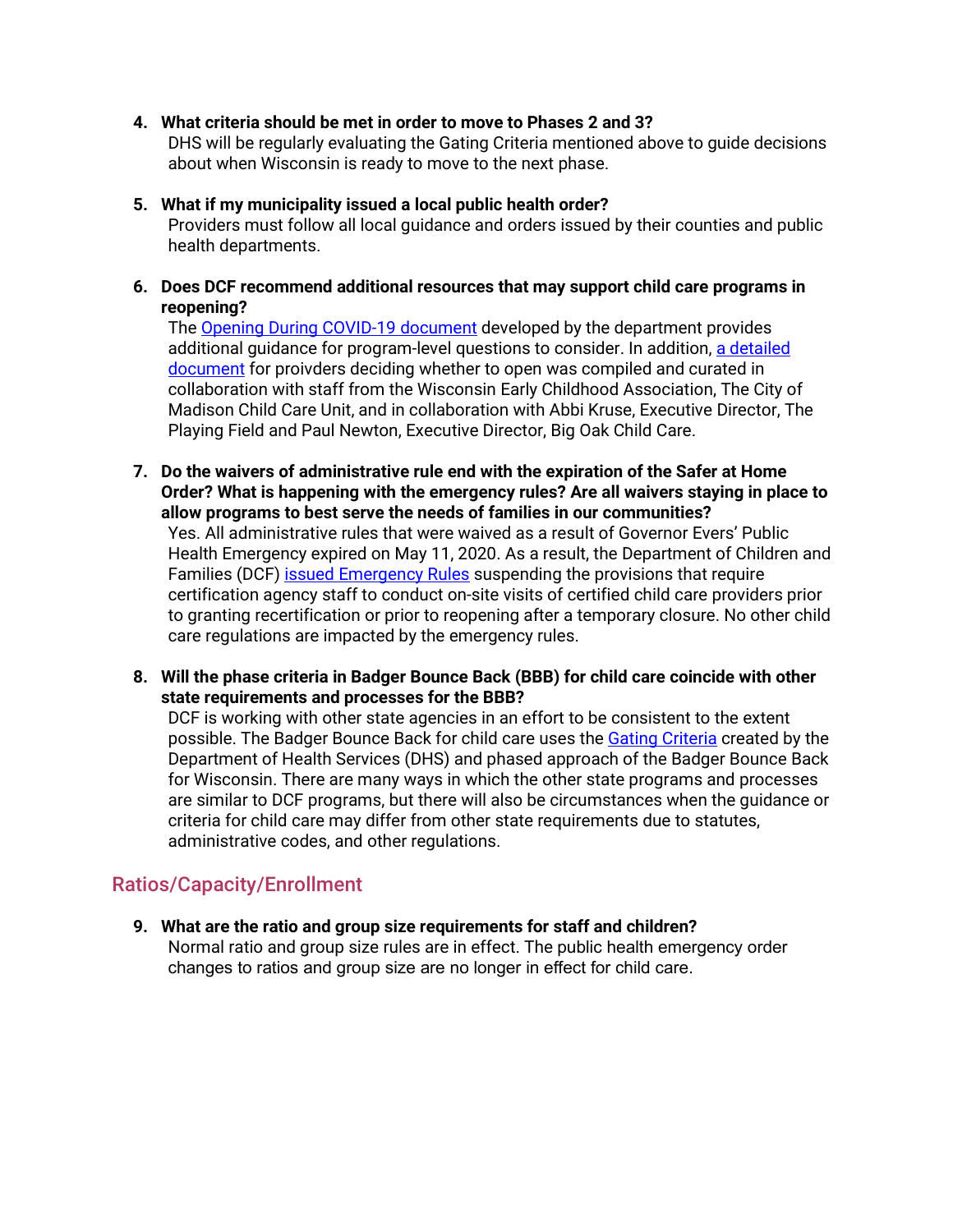### **10. How do we open our capacity safely by balancing large group sizes and parents going back to work?**

In recognition of the vast differences in the levels of spread of COVID-19 throughout the state of Wisconsin, as well as how quickly a change within an individual community could occur, these guidelines in each phase will assist regulated child care programs in determining their ability to increase capacity while still following applicable rules and regulations to keep children safe and healthy.

Child care programs should:

- Comply with applicable licensing and certification ratio and group size requirements
- Make informed and educated decisions regarding increasing child and staff capacity within their program (up to their licensed/certified capacity). In making this decision, consider the following:
	- $\circ$  The current spread of COVID-19 in the local community and/or county
	- o Whether the program can implement emergency plans, such as a new outbreak of COVID-19 within the program or community
	- o The number of staff available to meet the regulation requirements and needs of the program (i.e. directors, teachers, cooks, drivers)
	- o The availability of substitute staff should regular staff become ill
	- o Whether there is enough space within the learning environment, both indoors and outdoors, to encourage physical distancing during activities, rest time, and meal times etc.
	- $\circ$  Whether designated space is available to isolate a child who becomes ill while at the program and awaits pickup
	- o Whether staff with PPE are available to remain with an isolated child while waiting for family to arrive

#### **11. Are there thoughts about how to be flexible to help keep people separated?**

Although each phase of the Badger Bounce Back best practices guidance for child care allows for increased capacity, we do encourage programs to keep the same groups of children and staff together each day, without comingling, or using the same communal spaces. Individual programs requesting a change in how their programs operate should contact their DCF licensing specialist.

#### **12. Essential workers are concerned about expanding child care group size because of the strict safety protocols, especially in health care, and what that will mean for their exposure risk. How should programs address these concerns?**

It is recommended that programs increase their capacity slowly and with increased measures of precaution. Some programs may choose to keep all children of essential health care workers in a separate classroom if that works for their individual situation. Communicate with families regularly to inform them of increased enrollment, as well as the precautionary measures your program is taking to keep children and staff safe and healthy.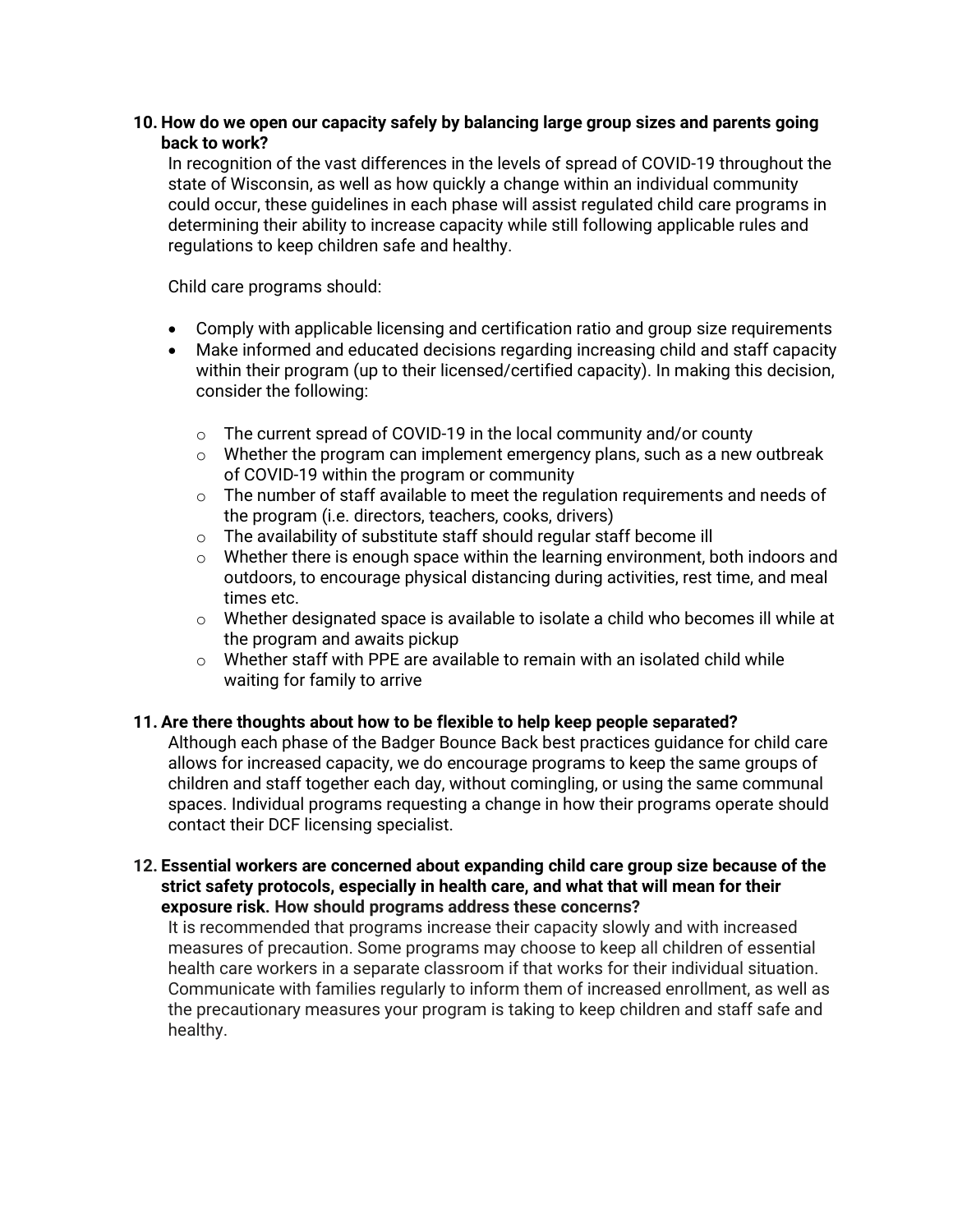### Food, Supplies and Personal Protective Equipment (PPE)

**13. Food shortages or limits on food products has created an additional stressor on top of sanitation and health. What should be done?**

DCF encourages providers to work with thei[r Child and Adult Care Food Program](https://dpi.wi.gov/community-nutrition/cacfp) (CACFP) representative, if applicable, regarding concerns about food shortages and meeting nutritional requirements. The CACFP has issued guidance during the COVID-19 health emergency and the US Department of Agriculture (USDA) has issued waivers and guidance regarding the Food Program. See the Department of Public Instruction's [CACFP website](https://dpi.wi.gov/nutrition/coronavirus/cacfp) for further information. Programs not participating in the CACFP can contact their licensing or certification specialist.

#### **14. If programs cannot obtain supplies, should they remain closed?**

The availability of cleaning and disinfecting supplies and PPE is necessary to keep children and staff healthy. DCF recognizes this concern and is working continuously to make all attempts to obtain and distribute these needed supplies. Programs should take into consideration the needs and well-being of the staff and families they serve and decide what is best for their program.

**15. There is limited or no access to thermometers for child care programs, which is a huge issue if programs are expected to conduct health screenings with minimal touching and cross-contamination. What are programs' options?**

DCF recognizes this is a concern. Programs should take precautions to clean and disinfect thermometers after each use. Programs could also consider asking parents to take their child's temperature prior to arriving at the program and report those results to the program.

## Phase 0 and Phase 1 Questions

### Health and Safety

**16. When should children or staff not be allowed in the program?**

Children and staff with a fever of 100.4 or above and/or signs of illness, such as coughing or difficulty breathing, should stay home.

- **17. Do I have to do a health screening of every child and staff upon arrival each day?** DCF does not require health screenings; however, DCF encourages programs to consider implementing one of the CDC recommended screening practices. There are three [screening](https://www.cdc.gov/coronavirus/2019-ncov/community/schools-childcare/guidance-for-childcare.html#ScreenChildren) options to consider.
- **18. What should be done if a child or staff starts showing symptoms of COVID-19?** Children who become ill must be separated in an isolated area until they are able to go home. A designated staff person wearing PPE should stay with the child until the family arrives. Staff who are ill should go home immediately.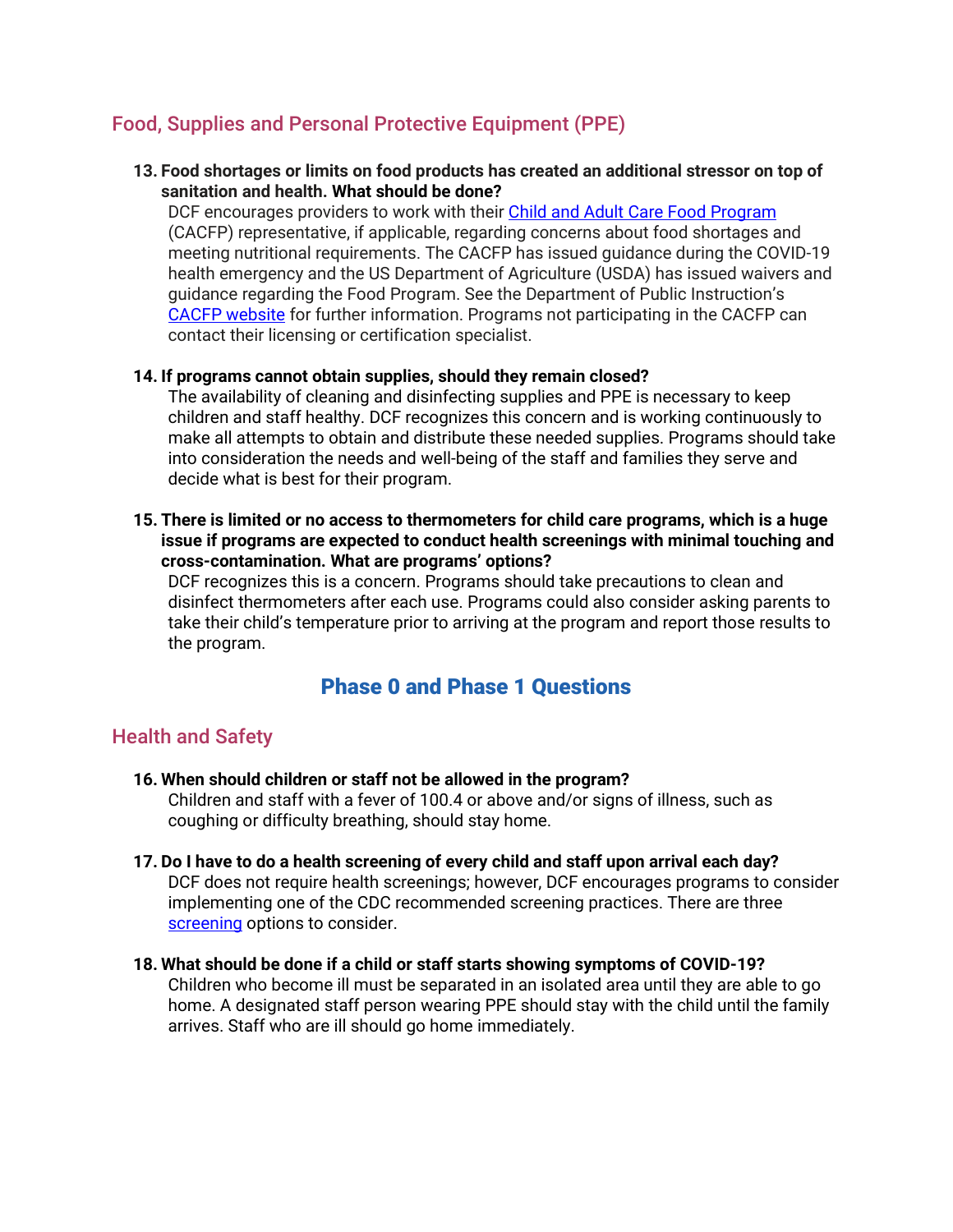#### **19. What actions should a program take if there is exposure or a positive test result for a child or staff?**

Because COVID-19 is affecting different areas of the state in different ways, the response to exposures cannot be addressed in the same way throughout the state. If a child or staff member is diagnosed with COVID-19 you should contact your local public [health department](https://www.dhs.wisconsin.gov/lh-depts/counties.htm) and your licensing specialist for next steps.

## Ratios, Capacity, and Enrollment

#### **20. Do children have to stay in the same group every day?**

In Phase 0 and Phase 1, it is recommended that groups remain consistent, with the same children and staff together each day.

#### **21. Does a program need to prioritize essential workforce families during Phase 0?**

DCF encourages programs to continue to prioritize essential workforce families. However, if there are slots available after those essential workforce families are enrolled, programs may offer those slots to other families.

#### **22. What is the maximum capacity in Phase 0?**

All programs should consider the following factors when determining maximum capacity:

- The current spread of COVID-19 in the local community and/or county
- Whether the program can implement emergency plans, such as a new outbreak of COVID-19 within the program or community
- The number of staff available to meet the regulation requirements and needs of the program (i.e. directors, teachers, cooks, drivers)
- The availability of substitute staff should regular staff become ill
- Whether there is enough space within the learning environment, both indoors and outdoors, to encourage physical distancing during activities, rest time, and meal times etc.
- Whether designated space is available to isolate a child who becomes ill while at the program and awaits pickup
- Whether staff with PPE are available to remain with an isolated child while waiting for family to arrive

DCF recommends programs use size limitations of up to 10 staff and 50 children. All programs must comply with applicable licensing and certification ratio and group size requirements.

#### **23. Does a program need to prioritize essential workforce families during Phase 1?**

DCF encourages programs to continue to prioritize essential workforce families. However, if there are slots available after those essential workforce families are enrolled, programs may offer those slots to other families.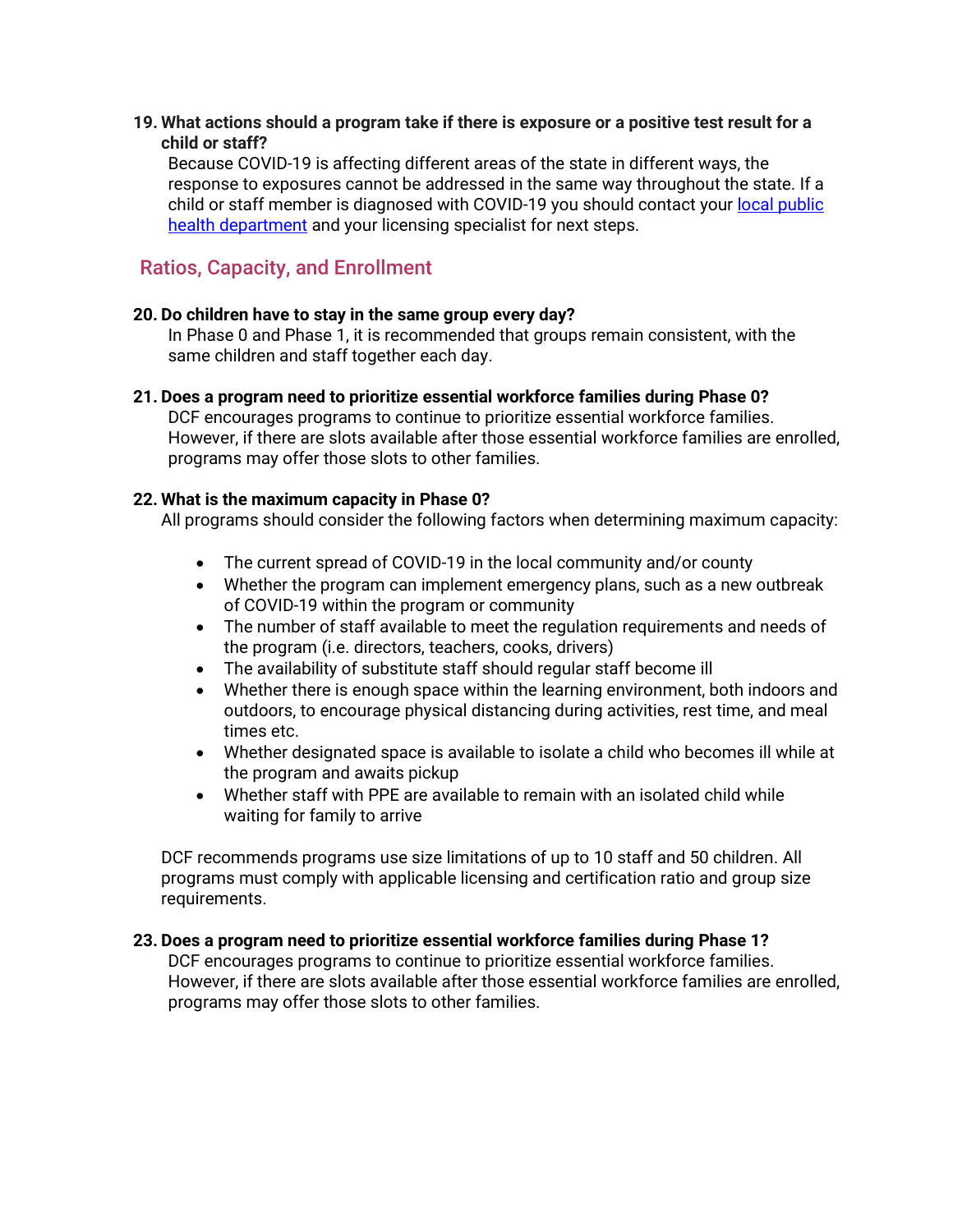### **24. What is the maximum capacity in Phase 1?**

All programs should consider the following factors when determining maximum capacity.

- The current spread of COVID-19 in the local community and/or county
- Whether the program can implement emergency plans, such as a new outbreak of COVID-19 within the program or community
- The number of staff available to meet the regulation requirements and needs of the program (i.e. directors, teachers, cooks, drivers)
- The availability of substitute staff should regular staff become ill
- Whether there is enough space within the learning environment, both indoors and outdoors, to encourage physical distancing during activities, rest time, and meal times etc.
- Whether designated space is available to isolate a child who becomes ill while at the program and awaits pickup
- Whether staff with PPE are available to remain with an isolated child while waiting for family to arrive

DCF recommends programs with a licensed/regulated capacity of 75 or more children should not exceed 75% of their licensed/regulated capacity during Phase 1. All programs must comply with applicable licensing and certification ratio and group size requirements.

## Preventing the Spread of COVID-19

### **25. What can be done to prevent COVID-19 from spreading in a program?**

- Pick-up and Drop-Off
	- $\circ$  Stagger arrival and drop off times
	- $\circ$  Programs can consider limiting adult entry to the facility (e.g., staff can be stationed at the front door, where families can drop children off)
	- o Request one family member as the designated person for drop off/pick up
	- o Provide hand sanitizer for adults at sign-in stations
- Cancel the use of volunteers and restrict nonessential visitors from entering the facility
- Post signs on how to stop the spread of COVID-19[, properly wash hands,](https://www.cdc.gov/handwashing/posters.html) promote [everyday protective measures,](https://www.cdc.gov/coronavirus/2019-ncov/prevent-getting-sick/prevention-H.pdf) and [properly wear a face covering.](https://www.cdc.gov/coronavirus/2019-ncov/images/face-covering-checklist.jpg)
- Cancel field trips requiring transportation, where physical distancing cannot be accommodated, or where shared equipment would be required (e.g., parks)
- Keep children 6 feet apart when possible (arrange the environment to increase the size of learning centers or space materials further apart)
- During rest time, place resting equipment 6 feet apart, including cribs and arrange children head to toe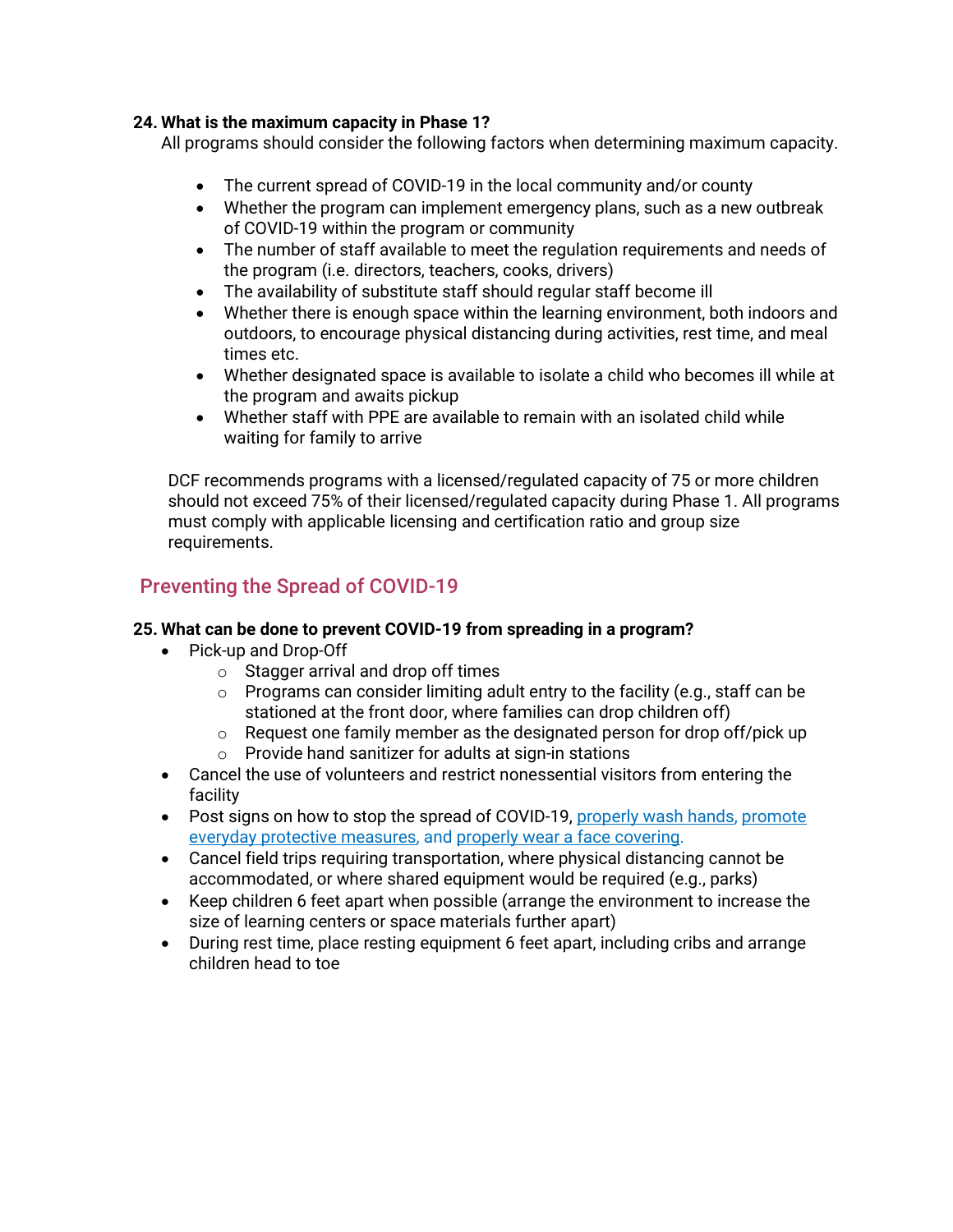#### **26. How should meals and snacks be served?**

- All food service workers should have and wear PPE, such as gloves and face masks
- Family style meal service is not recommended instead staff should serve food using gloves or provide individual pre-plated meals
- Meals should be served in classrooms
- Children should be seated with 6 feet of distance in between each other whenever possible
- Encourage staff to sit with and talk to children, serving as role models and offering support and normalcy during traumatic times

# Phase 2 Questions

## Health and Safety

- **27. When should children or staff not be allowed in the program?** Children and staff with a fever of 100.4 or above and/or signs of illness, such as coughing, difficulty breathing should stay home.
- **28. Do I have to do a health screening of every child and staff upon arrival each day?** DCF does not require health screenings; however, DCF encourages programs to consider implementing one of the CDC recommended screening practices. There are three [screening](https://www.cdc.gov/coronavirus/2019-ncov/community/schools-childcare/guidance-for-childcare.html#ScreenChildren) options to consider.
- **29. What should be done if a child or staff starts showing symptoms of COVID-19?** Children who become ill must be separated in an isolated area until they are able to go home. A designated staff person wearing PPE should stay with the child until the family arrives. Staff who are ill should go home immediately.
- **30. What actions should a program take if there is exposure or a positive test result for a child or staff?**

Because COVID-19 is affecting different areas of the state in different ways, the response to exposures cannot be addressed in the same way throughout the state. If a child or staff member is diagnosed with COVID-19 you should contact your local public [health department](https://www.dhs.wisconsin.gov/lh-depts/counties.htm) and their DCF licensing specialist for next steps.

## Ratios, Capacity, and Enrollment

### **31. Do children have to stay in the same group every day?**

Groups should remain consistent with the same children and staff together each day.

**32. Are programs able to provide care to all families during Phase 2?**

Programs can provide care to all families during Phase 2. Programs should consider working with their licensing specialist to make individual program decisions if limited capacity is a concern.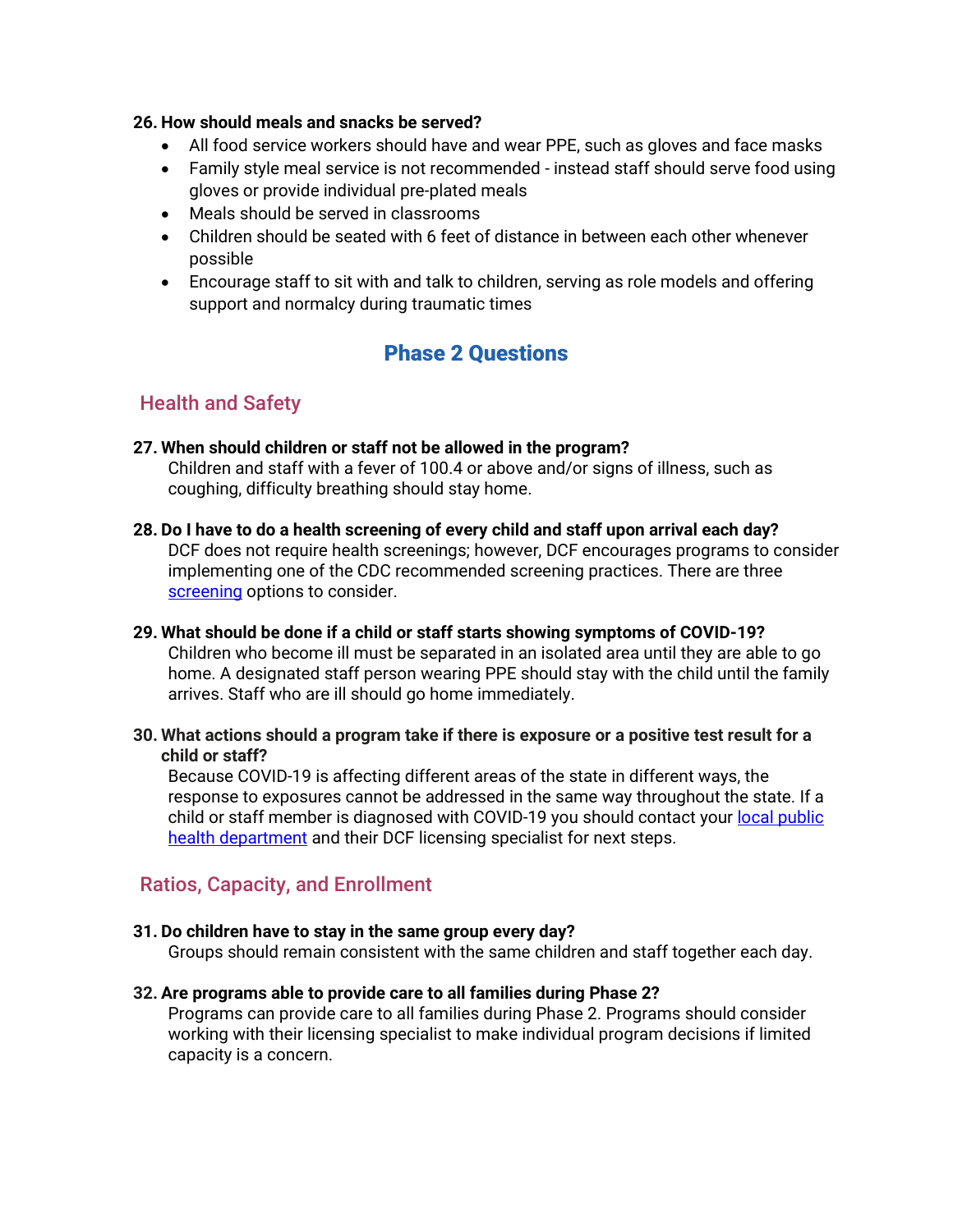### **33. Are there limitations to the maximum capacity in Phase 2?**

All programs should consider the following factors when determining maximum capacity.

- The current spread of COVID-19 in the local community and/or county
- Whether the program can implement emergency plans, such as a new outbreak of COVID-19 within the program or community
- The number of staff available to meet the regulation requirements and needs of the program (i.e. directors, teachers, cooks, drivers)
- The availability of substitute staff should regular staff become ill
- Whether there is enough space within the learning environment, both indoors and outdoors, to encourage physical distancing during activities, rest time, and meal times etc.
- Whether designated space is available to isolate a child who becomes ill while at the program at awaits pickup
- Whether staff with PPE are available to remain with an isolated child while waiting for family to arrive

DCF recommends programs should not exceed licensed/regulated capacity and should consider all factors before making decisions in Phase 2. All programs must comply with applicable licensing and certification ratio and group size requirements.

## Preventing the Spread of COVID-19

### **34. What can I do to prevent COVID-19 from spreading in my program?**

- Pick-up and Drop-Off
	- $\circ$  Stagger arrival and drop off times
	- $\circ$  Programs can consider limiting adult entry to the facility (e.g., staff can be stationed at the front door, where families can drop children off)
	- o Request one family member as the designated person for drop off/pick up
	- o Provide hand sanitizer for adults at sign-in stations
- Cancel the use of volunteers and restrict nonessential visitors from entering the facility
- Post signs on how to stop the spread of COVID-19[, properly wash hands,](https://www.cdc.gov/handwashing/posters.html) promote [everyday protective measures,](https://www.cdc.gov/coronavirus/2019-ncov/prevent-getting-sick/prevention-H.pdf) and [properly wear a face covering.](https://www.cdc.gov/coronavirus/2019-ncov/images/face-covering-checklist.jpg)
- Cancel field trips requiring transportation, where physical distancing cannot be accommodated, or where shared equipment would be required (e.g., parks)

### **35. How should I serve meals and snacks?**

- All food service workers should have and wear PPE, such as gloves and face masks
- Family style meal service is not recommended instead staff should serve food using gloves or provide individual pre-plated meals
- Meals should be served in classrooms
- Children should be seated with 6 feet of distance in between each other whenever possible
- Encourage staff to sit with and talk to children, serving as role models and offering support and normalcy during traumatic times.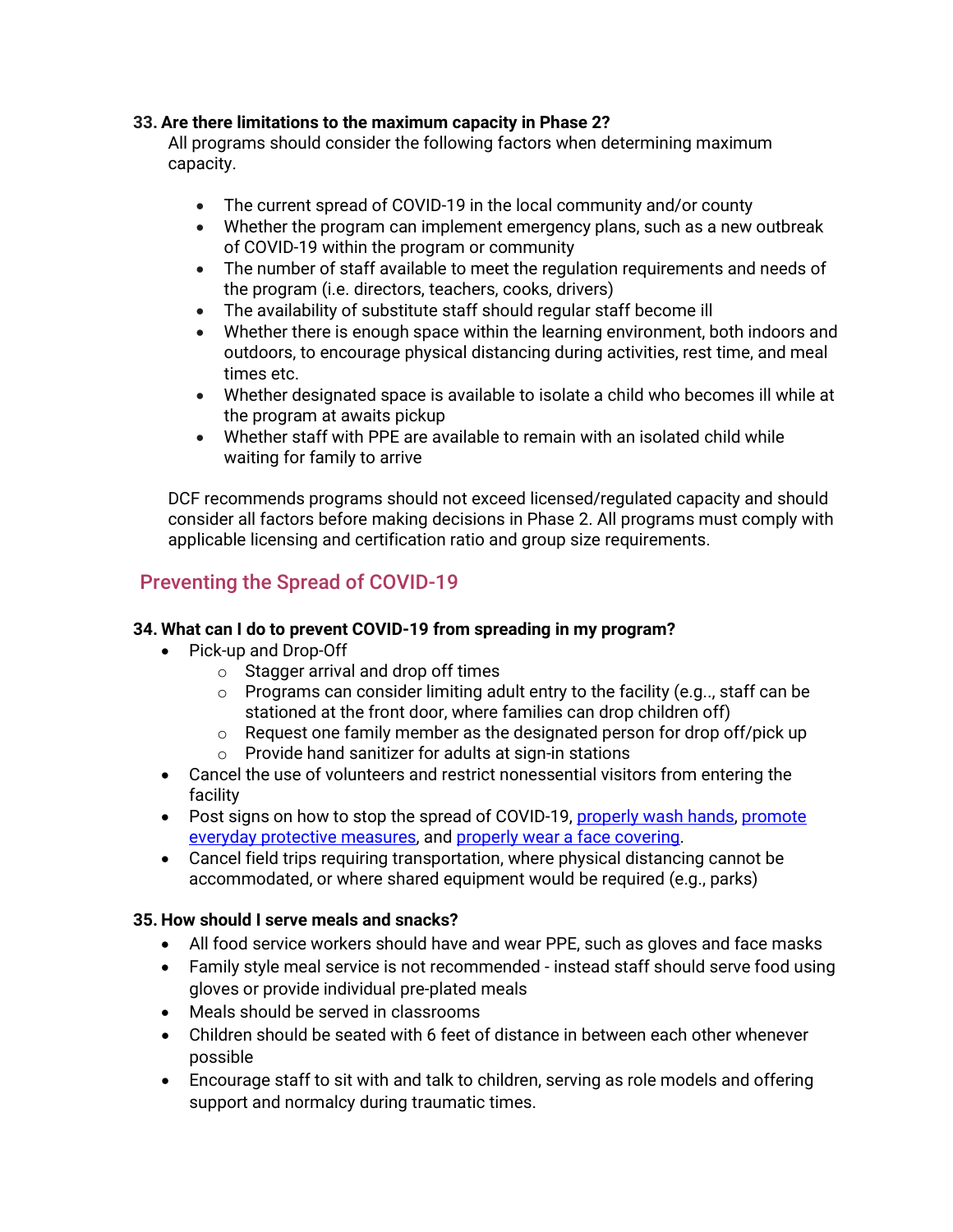#### **36. What are the major changes from Phase 1 to Phase 2?**

- Provide care to all families
- Increase capacity
- Minimal mixing between groups
- Communal spaces used if necessary and cleaned and disinfected prior to a new group of children using the space

## Phase 3 Questions

## Health and Safety

**37. Should programs continue to conduct daily health screenings of children and staff prior to entering the program?**

DCF does not require health screening; however, the CDC does recommend implementing health screenings in phases 1-3.

## Ratios, Capacity, and Enrollment

#### **38. Do children have to stay in the same group every day?**

Programs can resume standard operations during this phase, while keeping in mind additional health and safety precautions.

#### **39. Are there limitations to maximum capacity in Phase 3?**

Programs can resume standard operations during this phase, while keeping in mind additional health and safety precautions. All programs should consider the number of staff available to meet the regulation requirements (i.e. directors, teachers, cooks, drivers), needs of the program, and ability to keep children and staff safe and healthy when making capacity decisions.

Programs may not exceed licensed/regulated capacity and must comply with applicable licensing and certification ratio and group size requirements in Phase 3.

#### **40. Are ratio and group size requirements for children 5 years of age and older back to normal?**

Programs not already operating at capacity may do so. Normal staff-to-child ratios for all ages of children will be in effect.

#### **41. If needed, can programs exceed regulated capacity in Phase 3?**

Programs will not be able to exceed their regulated capacity. Programs should consider working with their licensing specialist to make individual program decisions.